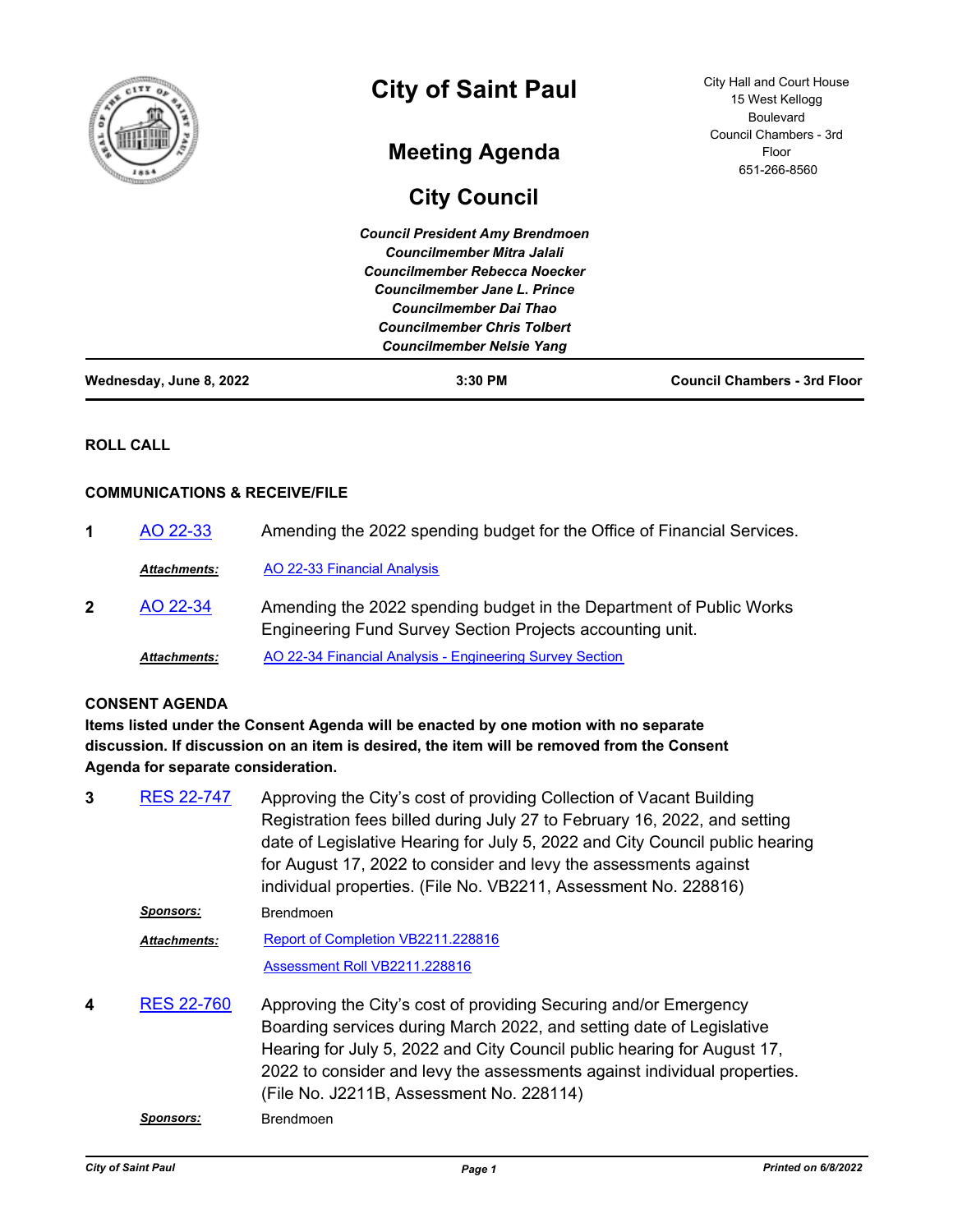|    | Attachments:        | Report of Completion J2211B.228114                                                                                                                                                                                                                                                                                                                                            |
|----|---------------------|-------------------------------------------------------------------------------------------------------------------------------------------------------------------------------------------------------------------------------------------------------------------------------------------------------------------------------------------------------------------------------|
|    |                     | Assessment Roll J2211B.228114                                                                                                                                                                                                                                                                                                                                                 |
| 5  | <b>RES 22-761</b>   | Approving the City's cost of providing Excessive Use of Inspection or<br>Abatement services billed during January 20 to February 18, 2022, and<br>setting date of Legislative Hearing for July 5, 2022 and City Council public<br>hearing for August 17, 2022 to consider and levy the assessments against<br>individual properties. (File No. J2211E, Assessment No. 228314) |
|    | Sponsors:           | Brendmoen                                                                                                                                                                                                                                                                                                                                                                     |
|    | Attachments:        | Report of Completion J2211E.228314                                                                                                                                                                                                                                                                                                                                            |
|    |                     | Assessment Roll J2211E.228314                                                                                                                                                                                                                                                                                                                                                 |
| 6  | <b>RES 22-762</b>   | Approving the City's cost of providing Graffiti Removal services during<br>February 28 to March 29, 2022, and setting date of Legislative Hearing for<br>July 5, 2022 and City Council public hearing for August 17, 2022 to<br>consider and levy the assessments against individual properties. (File No.<br>J2207P, Assessment No. 228406)                                  |
|    | <u>Sponsors:</u>    | <b>Brendmoen</b>                                                                                                                                                                                                                                                                                                                                                              |
|    | Attachments:        | Report of Completion J2207P.228406                                                                                                                                                                                                                                                                                                                                            |
|    |                     | Assessment Roll J2207P.228406                                                                                                                                                                                                                                                                                                                                                 |
| 7  | <b>RES 22-763</b>   | Approving the City's cost of providing Removal of Dangerous Tree service<br>during March 2022 at 1032 Jessie St, and setting date of Legislative<br>Hearing for July 5, 2022 and City Council public hearing for August 17,<br>2022 to consider and levy the assessments against individual properties.<br>(File No. 2206T, Assessment No. 229005)                            |
|    | <u>Sponsors:</u>    | <b>Brendmoen</b>                                                                                                                                                                                                                                                                                                                                                              |
|    | <b>Attachments:</b> | Report of Completion 2206T.229005                                                                                                                                                                                                                                                                                                                                             |
|    |                     | Assessment Roll 2206T.229005                                                                                                                                                                                                                                                                                                                                                  |
| 8  | <b>RES 22-764</b>   | Authorizing the City to request funds from the FY 2024 Minnesota<br>Department of Transportation (MnDOT) Metro Local Partnership Program<br>and making a commitment for the local share of funding if grants are<br>awarded.                                                                                                                                                  |
|    | Sponsors:           | Brendmoen                                                                                                                                                                                                                                                                                                                                                                     |
| 9  | <b>RES 22-765</b>   | Approving the Mayor's reappointments of Mitra Jalali and Rebecca<br>Noecker to serve on The Family Housing Fund.                                                                                                                                                                                                                                                              |
|    | <b>Sponsors:</b>    | Brendmoen                                                                                                                                                                                                                                                                                                                                                                     |
| 10 | RES 22-825          | Authorizing the City to enter into a License Agreement for Metro Transit<br>Bus Pad Improvements at the Arlington Hills Community Center.                                                                                                                                                                                                                                     |
|    | Sponsors:           | Yang                                                                                                                                                                                                                                                                                                                                                                          |
|    | Attachments:        | Bus Shelter License Agree 1200 Payne Ave 2022 05 19                                                                                                                                                                                                                                                                                                                           |
|    |                     |                                                                                                                                                                                                                                                                                                                                                                               |

**11** [RES 22-833](http://stpaul.legistar.com/gateway.aspx?m=l&id=/matter.aspx?key=41902) Authorizing the Department of Public Works to enter into a statewide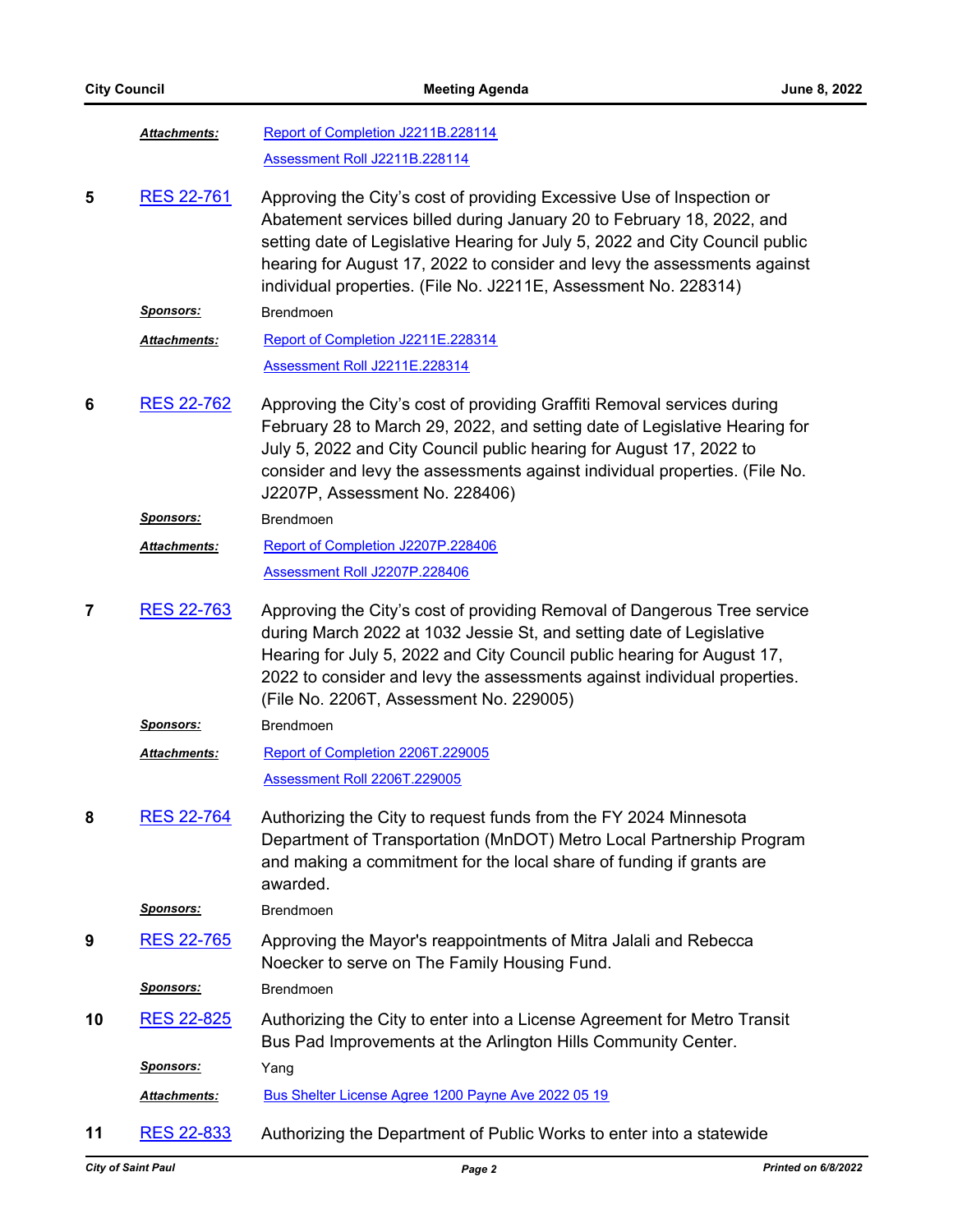|    |                     | mutual aid agreement jointly with other government municipalities and<br>entities.                                                                                                                                                                                                                                                                              |
|----|---------------------|-----------------------------------------------------------------------------------------------------------------------------------------------------------------------------------------------------------------------------------------------------------------------------------------------------------------------------------------------------------------|
|    | <u>Sponsors:</u>    | <b>Brendmoen</b>                                                                                                                                                                                                                                                                                                                                                |
|    | Attachments:        | <b>Statewide Public Works Mutual Aid Agreement</b>                                                                                                                                                                                                                                                                                                              |
|    |                     | <b>Mutual Aid Fact Sheet</b>                                                                                                                                                                                                                                                                                                                                    |
| 12 | <b>RES 22-834</b>   | Authorizing the Department of Public Works to enter into a statewide<br>mutual aid agreement jointly with other government municipalities and<br>entities for the leasing of equipment.                                                                                                                                                                         |
|    | Sponsors:           | <b>Brendmoen</b>                                                                                                                                                                                                                                                                                                                                                |
|    | Attachments:        | <b>Statewide Public Works Equipment Sharing Agreement</b>                                                                                                                                                                                                                                                                                                       |
|    |                     | <b>Statewide Public Works Equipment Sharing Agreement Fact Sheet</b>                                                                                                                                                                                                                                                                                            |
| 13 | <b>RES 22-841</b>   | Preliminary Order setting the date of a public hearing for July 13th, 2022 to<br>consider the construction of the Capital City Bikeway project and<br>acquisition of necessary property rights.                                                                                                                                                                 |
|    | <b>Sponsors:</b>    | Noecker                                                                                                                                                                                                                                                                                                                                                         |
|    | Attachments:        | <b>Exhibit A1 - Capital City Bikeway</b>                                                                                                                                                                                                                                                                                                                        |
|    |                     | <b>Exhibit A2 - Project Design Layout</b>                                                                                                                                                                                                                                                                                                                       |
|    |                     | <b>Exhibit A3 - Depictions and Descriptions of Easement Areas</b>                                                                                                                                                                                                                                                                                               |
|    |                     | <b>Exhibit B - Mayors Report - Summary of Engineering Recommendations</b>                                                                                                                                                                                                                                                                                       |
| 14 | <b>RES 22-848</b>   | Approving assessment costs and setting date of City Council public<br>hearing to ratify the assessment for installation of a fire protection system<br>at the Minnesota Transportation Museum at 193 Pennsylvania Ave. E.,<br>covering Bay A of the building. (Project No. FP2021-01, Assessment No.<br>217100).                                                |
|    | <u>Sponsors:</u>    | Thao                                                                                                                                                                                                                                                                                                                                                            |
|    | <b>Attachments:</b> | <b>Report of Completion</b>                                                                                                                                                                                                                                                                                                                                     |
|    |                     | <b>Assessment Roll</b>                                                                                                                                                                                                                                                                                                                                          |
| 15 | <b>RES 22-850</b>   | Establishing the rate of pay for Assistant Division Manager - Saint Paul<br>Regional Water Services in Grade 025 of EG 09, Saint Paul Supervisors<br>Organization (SPSO). (To be laid over one week for adoption)                                                                                                                                               |
|    | <b>Sponsors:</b>    | <b>Brendmoen</b>                                                                                                                                                                                                                                                                                                                                                |
|    | Attachments:        | <b>Assistant Division Manager-SPRWS Financial Analysis</b>                                                                                                                                                                                                                                                                                                      |
| 16 | <b>RES 22-857</b>   | Approving the City's cost of providing Collection of Delinquent Garbage<br>Bills for service during January to March 2022, and setting date of<br>legislative hearing for July 7, 2022 and City Council public hearing for<br>August 17, 2022 to consider and levy the assessments against individual<br>properties. (File No. CG2202A1, Assessment No. 220105) |
|    | <u>Sponsors:</u>    | <b>Brendmoen</b>                                                                                                                                                                                                                                                                                                                                                |
|    |                     |                                                                                                                                                                                                                                                                                                                                                                 |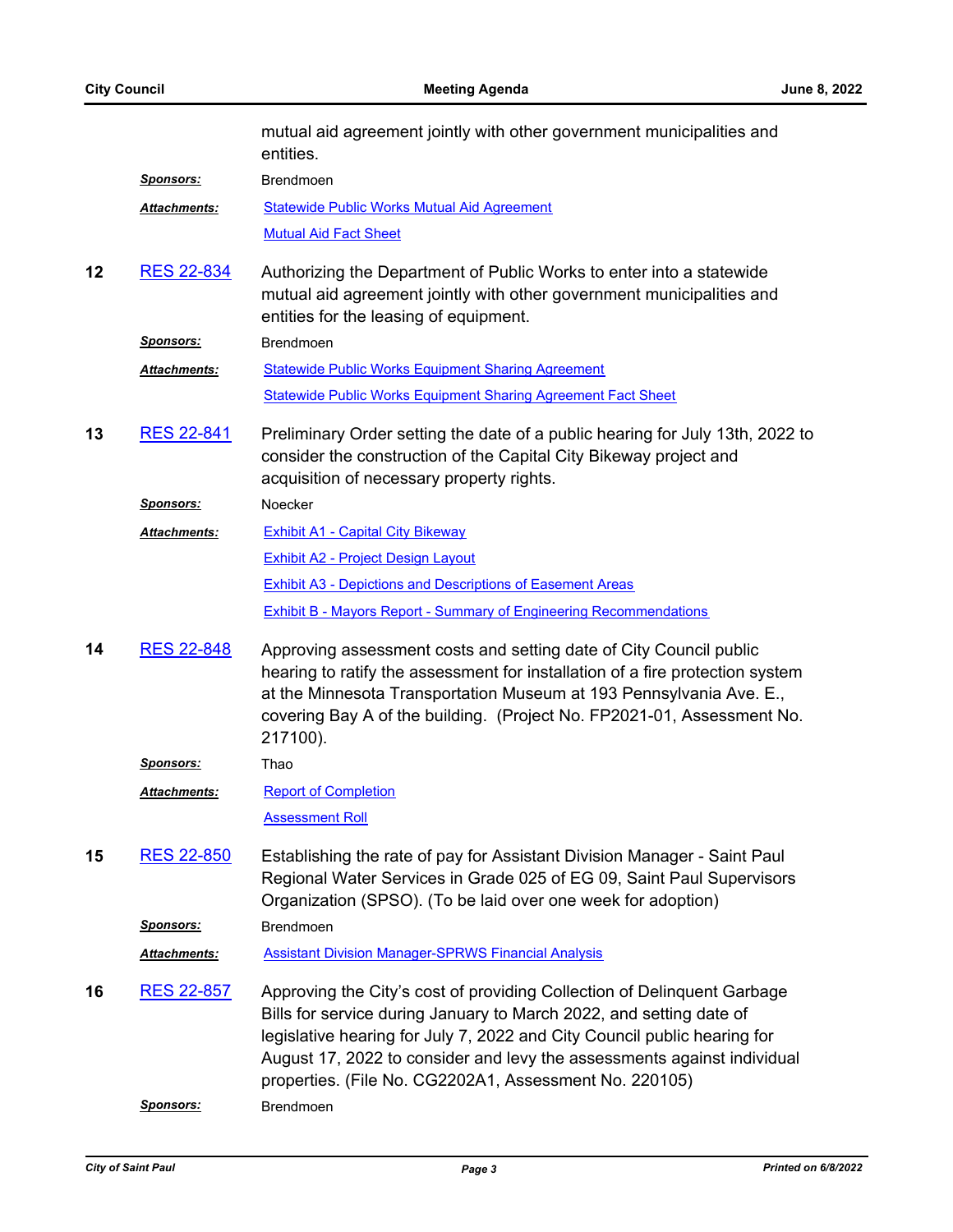|    | Attachments:         | Report of Completion.CG2202A1.220105                                                                                                                                                                                                                                                                                                                            |
|----|----------------------|-----------------------------------------------------------------------------------------------------------------------------------------------------------------------------------------------------------------------------------------------------------------------------------------------------------------------------------------------------------------|
|    |                      | Assessment Roll CG2202A1.220105                                                                                                                                                                                                                                                                                                                                 |
| 17 | <b>RES 22-859</b>    | Approving the City's cost of providing Collection of Delinquent Garbage<br>Bills for service during January to March 2022, and setting date of<br>legislative hearing for July 7, 2022 and City Council public hearing for<br>August 17, 2022 to consider and levy the assessments against individual<br>properties. (File No. CG2202A2, Assessment No. 220106) |
|    | <u>Sponsors:</u>     | <b>Brendmoen</b>                                                                                                                                                                                                                                                                                                                                                |
|    | Attachments:         | Report of Completion CG2202A2.220106.pdf                                                                                                                                                                                                                                                                                                                        |
|    |                      | Assessment Roll CG2202A2.220106                                                                                                                                                                                                                                                                                                                                 |
| 18 | <b>RES 22-860</b>    | Approving the City's cost of providing Collection of Delinquent Garbage<br>Bills for service during January to March 2022, and setting date of<br>legislative hearing for July 7, 2022 and City Council public hearing for<br>August 17, 2022 to consider and levy the assessments against individual<br>properties. (File No. CG2202A3, Assessment No. 220107) |
|    | <u>Sponsors:</u>     | <b>Brendmoen</b>                                                                                                                                                                                                                                                                                                                                                |
|    | <u> Attachments:</u> | Report of Completion CG2202A3.220107.pdf                                                                                                                                                                                                                                                                                                                        |
|    |                      | Assessment Roll CG2202A3.220107                                                                                                                                                                                                                                                                                                                                 |
| 19 | <b>RES 22-863</b>    | Accepting a dedication of easement for public sewer purposes from<br>Independent School District No. 625 as part of the improvement and<br>expansion of the American Indian Magnet School site.                                                                                                                                                                 |
|    | <u>Sponsors:</u>     | Prince                                                                                                                                                                                                                                                                                                                                                          |
|    | Attachments:         | <b>Exhibit A - Easement- 516 Earl St-AIM</b>                                                                                                                                                                                                                                                                                                                    |
| 20 | <b>RES 22-865</b>    | Approving the use of grant funds through the Ward 5 neighborhood STAR<br>year-round program for Abogados Cafe.                                                                                                                                                                                                                                                  |
|    | <b>Sponsors:</b>     | Brendmoen                                                                                                                                                                                                                                                                                                                                                       |
| 21 | <b>RES 22-837</b>    | Approving the Maintenance Labor Agreement (May 1, 2022 - April 30,<br>2025) between the City of Saint Paul and the Bricklayers and Allied<br>Craftworkers Local Union 1 Minnesota/North Dakota.                                                                                                                                                                 |
|    | Sponsors:            | Brendmoen                                                                                                                                                                                                                                                                                                                                                       |
|    | <b>Attachments:</b>  | 2022 - 2025 Bricklayers Labor Agreement                                                                                                                                                                                                                                                                                                                         |
|    |                      | 2022 - 2025 Bricklayers Summary Agreement                                                                                                                                                                                                                                                                                                                       |
| 22 | RES 22-838           | Approving the Memorandum of Agreement for the 2022 Wage and Fringe<br>Adjustment (June 1, 2022) for the Sprinkler Fitters Local Union No. 417.                                                                                                                                                                                                                  |
|    | <u>Sponsors:</u>     | Brendmoen                                                                                                                                                                                                                                                                                                                                                       |
|    | <u> Attachments:</u> | 2022 JUNE MOA Sprinkler Fitters Wage & Fringe Adjustment                                                                                                                                                                                                                                                                                                        |

# **FOR DISCUSSION**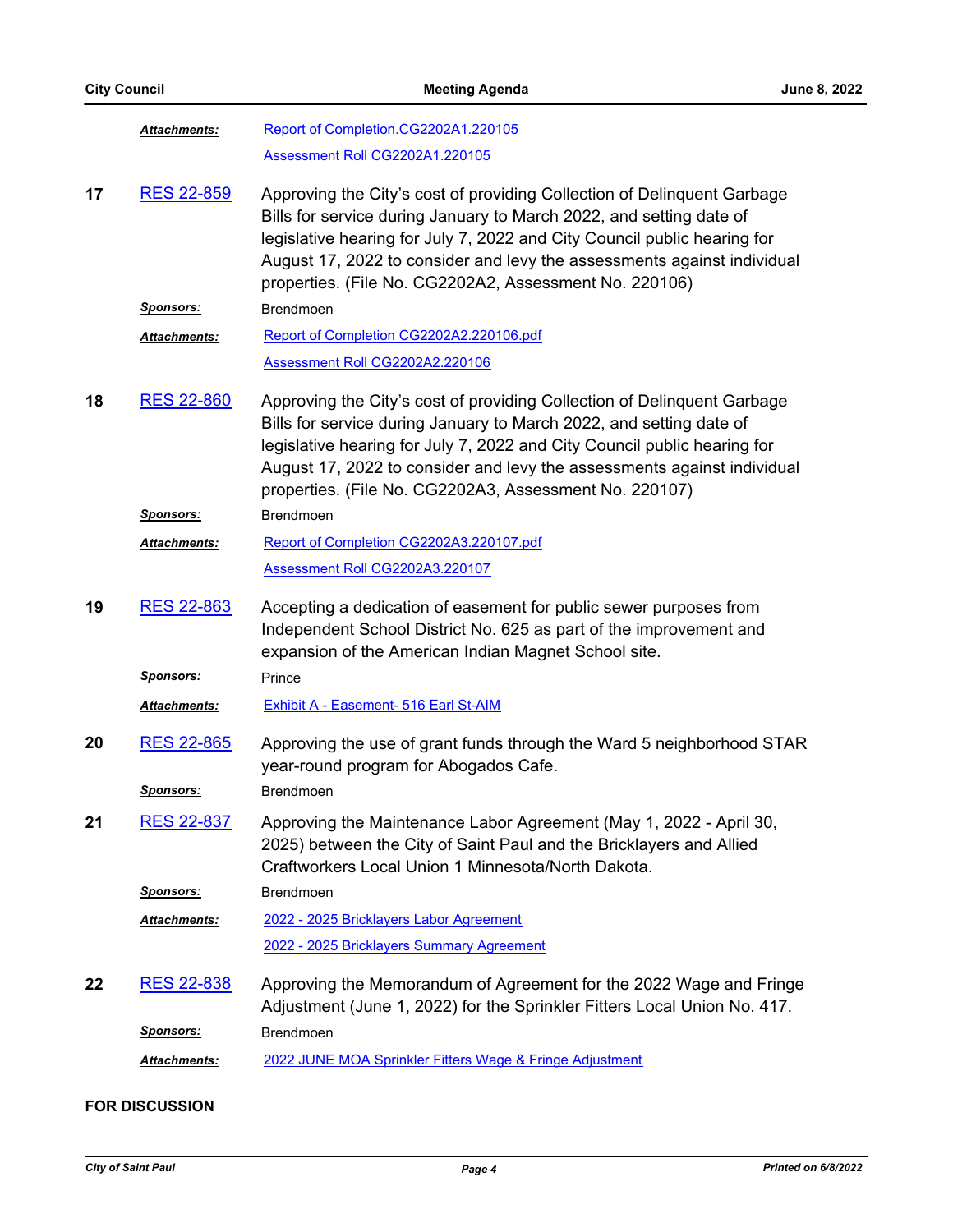| 23 | CO 22-41         | Administering the oath of office to Angie Wiese, Director of Safety &<br>Inspections; Andy Rodriguez, Director of Parks & Recreation; Christian<br>Deloia, Interim Director of Technology & Communications; and Jeremy<br>Ellison, Interim Chief of Police. |
|----|------------------|-------------------------------------------------------------------------------------------------------------------------------------------------------------------------------------------------------------------------------------------------------------|
|    | <b>Sponsors:</b> | Brendmoen                                                                                                                                                                                                                                                   |

## **ORDINANCES**

**An ordinance is a city law enacted by the City Council. It is read at three separate council meetings and becomes effective after passage by the Council and 30 days after publication in the Saint Paul Legal Ledger. Public hearings on ordinances are held at the second reading.**

#### **Final Adoption**

| 24 | Ord 22-27           | Approving an interim ordinance requesting a Planning Commission study<br>to undertake a zoning study of non-conventional residential housing unit<br>products. |
|----|---------------------|----------------------------------------------------------------------------------------------------------------------------------------------------------------|
|    | <b>Sponsors:</b>    | Noecker, Jalali, Brendmoen, Yang, Thao and Tolbert                                                                                                             |
|    | <b>Attachments:</b> | Ord 22-27 - Thomas Fisher                                                                                                                                      |
|    |                     | Ord 22-27 - Katy Holets                                                                                                                                        |
|    |                     | Ord 22-27 - Jeff O'Rourke                                                                                                                                      |
|    |                     | Ord 22-27 - Jessica O'Rourke                                                                                                                                   |
|    |                     | Ord 22-27 - Jourdan Suos                                                                                                                                       |
|    |                     | Ord 22-27 - Betty Utecht                                                                                                                                       |

#### **PUBLIC HEARINGS**

**Live testimony is limited to two minutes for each person. See below for optional ways to testify.**

| 25 | Ord 22-26               | Amending Section 409.07 of the Legislative Code to allow Sunday sales in<br>micro-distilleries.                                                                                                                                                                                                                                                |
|----|-------------------------|------------------------------------------------------------------------------------------------------------------------------------------------------------------------------------------------------------------------------------------------------------------------------------------------------------------------------------------------|
|    | <u>Sponsors:</u>        | Prince and Brendmoen                                                                                                                                                                                                                                                                                                                           |
|    | <b>Attachments:</b>     | Minnesota Statute 340A.22                                                                                                                                                                                                                                                                                                                      |
|    |                         | Letter of Support Cocktail Room Sunday Hours                                                                                                                                                                                                                                                                                                   |
| 26 | Ord 22-28               | Amending Chapter 2.02 of the Administrative Code pertaining to the duties<br>of the Office of Financial Empowerment; authorizing support for early<br>learning.                                                                                                                                                                                |
|    | <u>Sponsors:</u>        | Noecker                                                                                                                                                                                                                                                                                                                                        |
| 27 | <b>RES PH</b><br>22-153 | Approving the application of El Burrito Mercado for three sound level<br>variances in order to present live music on certain Thursdays, Saturdays<br>and Sundays for a Summer Music Series en La Placita beginning<br>Thursday, June 23 through Sunday, August 28, 2022 at the El Burrito<br>LaPlacita Patio space at 175 Cesar Chavez Street. |
|    | <b>Sponsors:</b>        | Noecker                                                                                                                                                                                                                                                                                                                                        |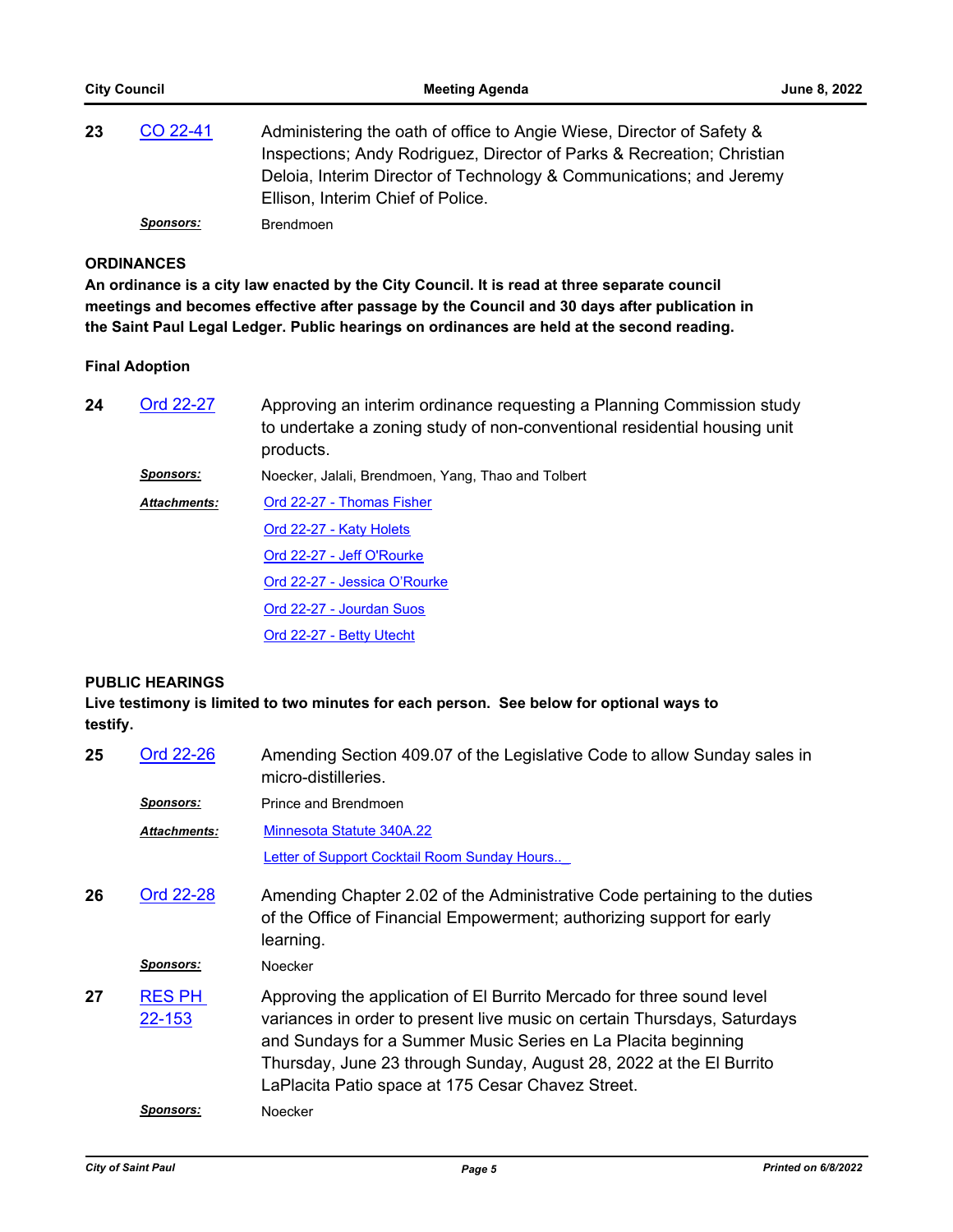| <b>Attachments:</b> | Application                |
|---------------------|----------------------------|
|                     | <b>ENS</b>                 |
|                     | Map                        |
|                     | <b>Owners list</b>         |
|                     | Notice to owners           |
|                     | <b>Letter to Applicant</b> |

# **LEGISLATIVE HEARING CONSENT AGENDA**

**Items listed under the Consent Agenda will receive a combined public hearing and be enacted by one motion with no separate discussion. Items may be removed from the Consent Agenda for a separate public hearing and discussion if desired.**

| 28 | <b>RLH TA</b><br>22-143 | Ratifying the Appealed Special Tax Assessment for property at 802 CASE<br>AVENUE. (File No. J2219A, Assessment No. 228519)                                                                                                             |
|----|-------------------------|----------------------------------------------------------------------------------------------------------------------------------------------------------------------------------------------------------------------------------------|
|    | <b>Sponsors:</b>        | Yang                                                                                                                                                                                                                                   |
|    | <b>Attachments:</b>     | 802 Case Ave.SA Letter w Photo.1-12-22.pdf                                                                                                                                                                                             |
|    |                         | 802 Case Ave. Photos. 1-25-22.pdf                                                                                                                                                                                                      |
|    |                         | 802 Case Ave. Owner Photos and Documents. 4-12-22.pdf                                                                                                                                                                                  |
| 29 |                         | RLH RR 22-22 Ordering the rehabilitation or razing and removal of the structures at 1508<br>COMO AVENUE within fifteen (15) days after the June 8, 2022, City<br>Council Public Hearing. (Refers to June 28, 2022 Legislative Hearing) |
|    | <b>Sponsors:</b>        | Jalali                                                                                                                                                                                                                                 |
|    | <b>Attachments:</b>     | 1508 Como Ave. OTA 10-18-21                                                                                                                                                                                                            |
|    |                         | 1508 Como Ave.PH 4-8-22                                                                                                                                                                                                                |
|    |                         | 1508 Como Ave.Code Compliance Rep.7-9-21                                                                                                                                                                                               |
|    |                         | 1508 Como Ave. SHPO Form 12-27-21                                                                                                                                                                                                      |
|    |                         | 1508 Como Ave. Photos 5-19-21                                                                                                                                                                                                          |
|    |                         | 1508 Como Ave. Photos 10-8-21                                                                                                                                                                                                          |
|    |                         | 1508 Como Ave. Photos 4-12-22                                                                                                                                                                                                          |
|    |                         | 1506 1508 Como Ave. Zimny email. 4-13-22                                                                                                                                                                                               |
|    |                         | 1508 Como Ave.Summary.docx                                                                                                                                                                                                             |
|    |                         | 1508 Como Ave.LS 5-10-22.pdf                                                                                                                                                                                                           |
|    |                         | 1508 Como Ave. Boylan R-R Ltr. 5-13-22                                                                                                                                                                                                 |
| 30 |                         | RLH RR 22-23 Ordering the rehabilitation or razing and removal of the structures at 587                                                                                                                                                |

COOK AVENUE EAST within fifteen (15) days after the June 8, 2022, City Council Public Hearing. (Amend to remove within 15 days)

*Sponsors:* Yang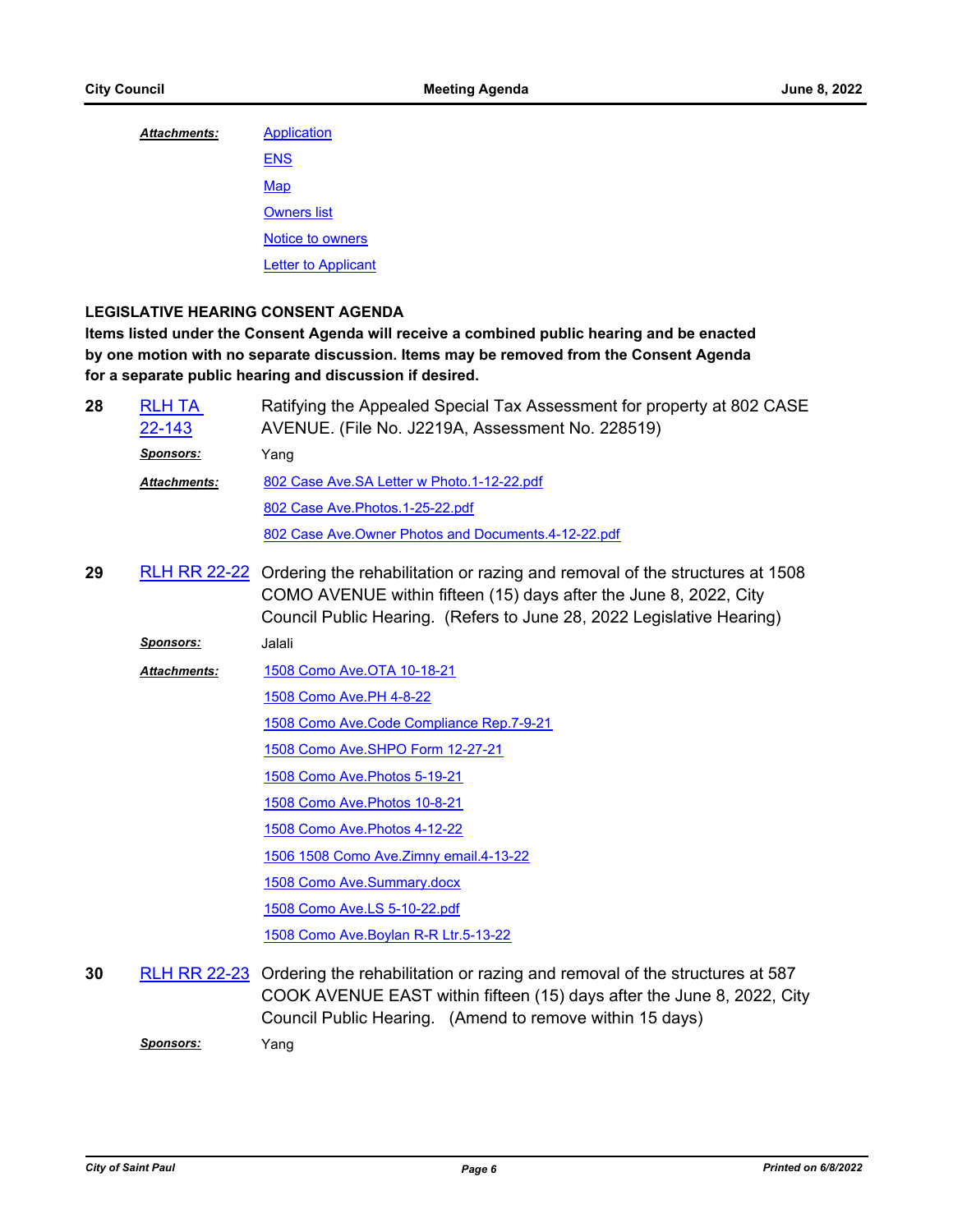|    | Attachments:                   | 587 Cook Ave E.OTA 2-7-22                                                                                                            |
|----|--------------------------------|--------------------------------------------------------------------------------------------------------------------------------------|
|    |                                | 587 Cook Ave E.PH 4-8-22                                                                                                             |
|    |                                | 587 Cook Ave E.Code Compliance Report 7-30-21                                                                                        |
|    |                                | 587 Cook Ave E.SHPO Form 2-3-22                                                                                                      |
|    |                                | 587 Cook Ave E. Photos 1-14-22                                                                                                       |
|    |                                | 587 Cook Ave E. Photo 4-12-22                                                                                                        |
|    |                                | 587 Cook Ave E.LS 5-10-22.pdf                                                                                                        |
|    |                                | 587 Cook Ave E.summary docx                                                                                                          |
|    |                                | 587 Cook Ave E.Krippner R-R Ltr.5-13-22                                                                                              |
|    |                                | 587 Cook Ave E - Cat 3. Moermond Email. 5-12-22                                                                                      |
| 31 | <b>RLH TA</b><br><u>22-125</u> | Deleting the Appealed Special Tax Assessment for property at 1003<br>EDMUND AVENUE. (File No. J2219A, Assessment No. 228519)         |
|    | <u>Sponsors:</u>               | Thao                                                                                                                                 |
|    | Attachments:                   | 1003 Edmund Ave. Photos. 1-13-22.pdf                                                                                                 |
|    |                                | 1003 Edmund Ave. Vang-Pierson email. 4-1-22.pdf                                                                                      |
| 32 | <b>RLH TA</b><br><u>22-191</u> | Ratifying the Appealed Special Tax Assessment for property at 1654<br>EDMUND AVENUE. (File No. J2218A, Assessment No. 228518)        |
|    | <u>Sponsors:</u>               | Jalali                                                                                                                               |
|    | Attachments:                   | 1654 Edmund Ave.Email confirming date of hearing.5-10-22.pdf                                                                         |
|    |                                | 1654 Edmund Ave.SA Letter with Photo.12-28-21.pdf                                                                                    |
|    |                                | 1654 Edmund Ave. Photos. 12-28-21.pdf                                                                                                |
|    |                                | 1654 Edmund Ave Code Enforcement History                                                                                             |
| 33 | <b>RLH TA</b><br>22-128        | Ratifying the Appealed Special Tax Assessment for property at 179<br>FAIRVIEW AVENUE SOUTH. (File No. J2219A, Assessment No. 228519) |
|    | <b>Sponsors:</b>               | Tolbert                                                                                                                              |
|    | Attachments:                   | 179 Fairview Ave S.SnowWalk Letter.1-13-22.pdf                                                                                       |
|    |                                | 179 Fairview Ave S. Photo 1-18-22.pdf                                                                                                |
| 34 | <u>RLH CO 22-2</u>             | Appeal of Eva Stites to a Correction Order and Appointment Letter at<br>1099 GERANIUM AVENUE EAST.                                   |
|    | <b>Sponsors:</b>               | Yang                                                                                                                                 |
|    | <b>Attachments:</b>            | 1099 Geranium Ave E.appeal.4-1-22.pdf                                                                                                |
|    |                                | 1099 Geranium Ave E.Letter to remove placard.3-2-22.pdf                                                                              |
|    |                                | 1099 Geranium Ave E.photos.3-2-22.pdf                                                                                                |
|    |                                | 1099 Geranium Ave E.Stites Ltr.4-8-22                                                                                                |
|    |                                | 1099 Geranium Ave E.Stites Ltr.4-14-22                                                                                               |
|    |                                | 1099 Geranium Ave E.Stites Ltr.5-6-22                                                                                                |
|    |                                | 1099 Geranium Ave E.Stites Ltr.5-23-22.doc                                                                                           |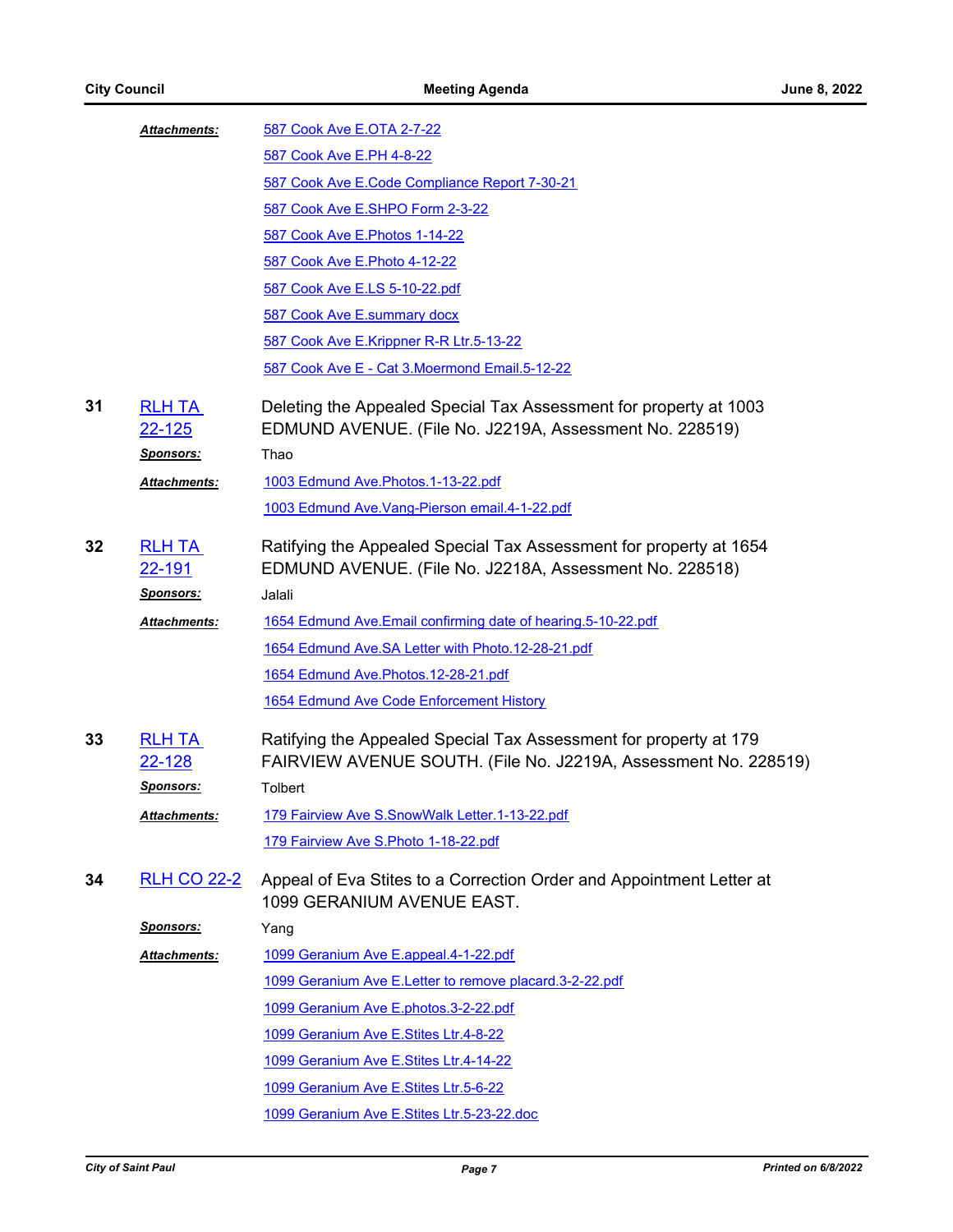| 35 |                                | RLH VO 22-15 Appeal of Jasmine Parker to a Revocation of Fire Certificate of<br>Occupancy and Order to Vacate at 394 HOPE STREET.                                                                                                        |
|----|--------------------------------|------------------------------------------------------------------------------------------------------------------------------------------------------------------------------------------------------------------------------------------|
|    | <u>Sponsors:</u>               | Prince                                                                                                                                                                                                                                   |
|    | Attachments:                   | 394 Hope St.appeal.5-10-22                                                                                                                                                                                                               |
|    |                                | 394 Hope St.photo 2-9-22                                                                                                                                                                                                                 |
|    |                                | 394 Hope St.photo 5-4-22                                                                                                                                                                                                                 |
|    |                                | 394 Hope St. Emails and Orders.pdf                                                                                                                                                                                                       |
|    |                                | 394 Hope St. Parker Malone Ltr. 5-20-22                                                                                                                                                                                                  |
| 36 | <b>RLH TA</b><br><u>22-162</u> | Ratifying the Appealed Special Tax Assessment for property at 310<br>LAWSON AVENUE EAST. (File No. J2218A, Assessment No. 228518)                                                                                                        |
|    | Sponsors:                      | <b>Brendmoen</b>                                                                                                                                                                                                                         |
|    | Attachments:                   | 310 Lawson Ave E.SA Letter & Photo.1-6-22.pdf                                                                                                                                                                                            |
|    |                                | 310 Lawson Ave E.Photo.1-11-22.pdf                                                                                                                                                                                                       |
| 37 | <b>RLH TA</b><br><u>22-156</u> | Ratifying the Appealed Special Tax Assessment for property at 884<br>MOUND STREET. (File No. CG2201A3, Assessment No. 220102)                                                                                                            |
|    | <u>Sponsors:</u>               | Prince                                                                                                                                                                                                                                   |
|    | Attachments:                   | 884 Mound Street. Assessment Inquiry Ticket. 4-15-2022                                                                                                                                                                                   |
|    |                                | 884 Mound Street. Legislative Hearing Letter. 4-15-2022                                                                                                                                                                                  |
| 38 | <b>RLH VBR</b><br>$22 - 29$    | Appeal of Scott Bradley to a Vacant Building Registration Notice at 820<br><b>OCEAN STREET.</b>                                                                                                                                          |
|    | <u>Sponsors:</u>               | Yang                                                                                                                                                                                                                                     |
|    | Attachments:                   | 820 Ocean St.appeal.5-4-22                                                                                                                                                                                                               |
|    |                                | 820 Ocean St.photos 5-3-22                                                                                                                                                                                                               |
|    |                                | 820 Ocean St. Revocation Order. 7-20-21.pdf                                                                                                                                                                                              |
| 39 | <b>RLH TA</b><br><u>22-203</u> | Amending Council File RLH AR 21-42 to delete the assessment for<br>Collection of Delinquent Garbage Bills for services during October to<br>December 2020 at 161 PENNSYLVANIA AVENUE WEST. (File No.<br>CG2101A6, Assessment No. 210105) |
|    | <u>Sponsors:</u>               | Thao                                                                                                                                                                                                                                     |
|    | Attachments:                   | 161 Pennsylvania Ave W.chain email.5-23-22.pdf                                                                                                                                                                                           |
| 40 | <b>RLH TA</b><br>22-157        | Deleting the Appealed Special Tax Assessment for property at 1492<br>PORTLAND AVENUE. (File No. J2219A, Assessment No. 228519)                                                                                                           |
|    | Sponsors:                      | Thao                                                                                                                                                                                                                                     |
|    | Attachments:                   | 1492 Portland Ave.SA Letter and Photo.1-20-22.pdf                                                                                                                                                                                        |
|    |                                | 1492 Portland Ave. Photo. 1-20-22.pdf                                                                                                                                                                                                    |
|    |                                | 1492 Portland Ave. Photo. 1-27-22.pdf                                                                                                                                                                                                    |
|    |                                | 1492 Portland Ave.hauler records.5-6-22                                                                                                                                                                                                  |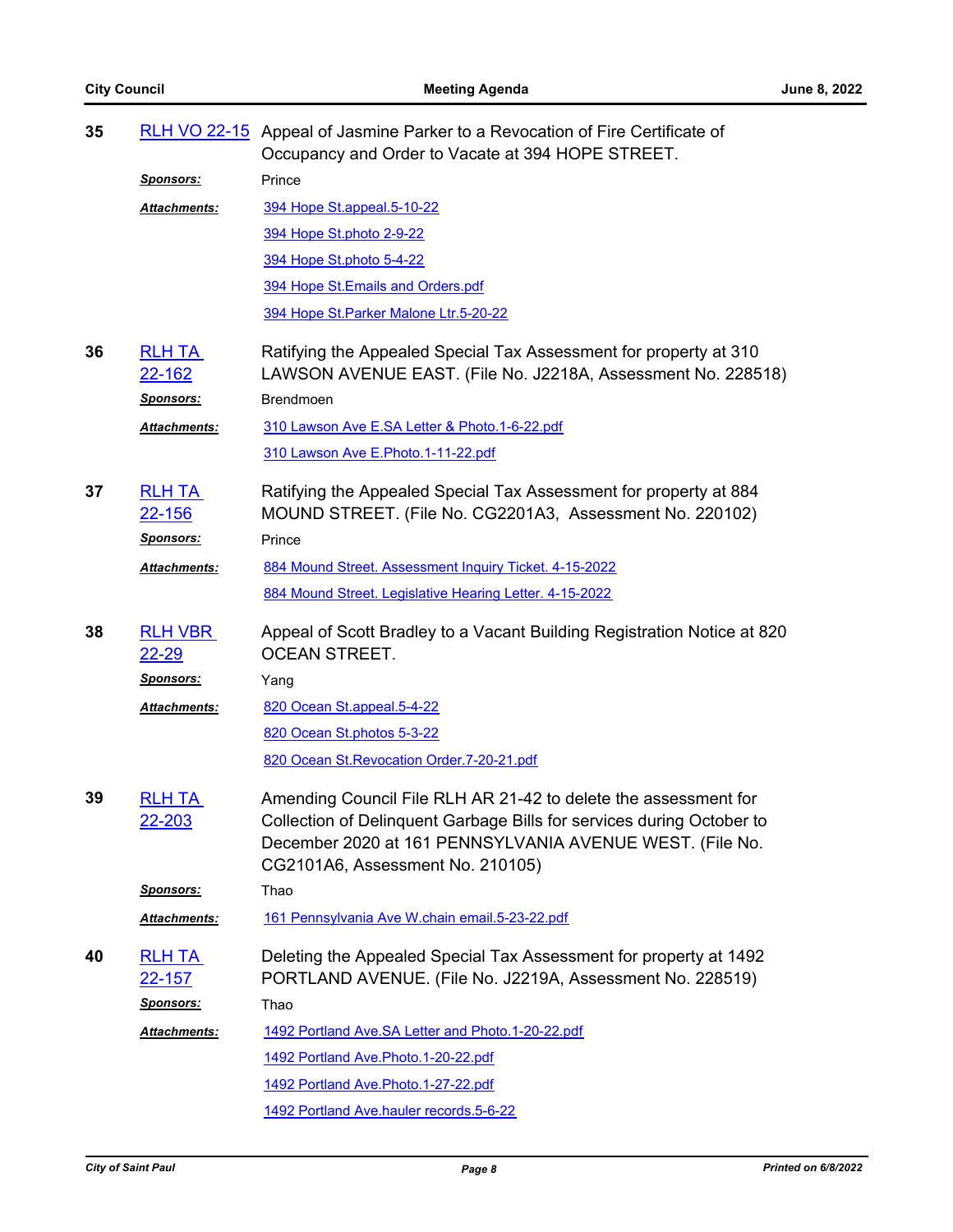| 41 | <b>RLH TA</b><br>22-108        | Deleting the Appealed Special Tax Assessment for property at 792 ROSE<br>AVENUE EAST. (File No. J2219A, Assessment No. 228519)                                                                                                                  |
|----|--------------------------------|-------------------------------------------------------------------------------------------------------------------------------------------------------------------------------------------------------------------------------------------------|
|    | <u>Sponsors:</u>               | Yang                                                                                                                                                                                                                                            |
|    | Attachments:                   | 792 Rose Ave E.SAO letter.1-5-22.pdf                                                                                                                                                                                                            |
|    |                                | 792 Rose Ave E.HRO 4-18-22.pdf                                                                                                                                                                                                                  |
|    |                                | 792 Rose Ave E. Police call log and Receipts 4-18-22.pdf                                                                                                                                                                                        |
|    |                                | 792 Rose Ave E.UltimateDumpsters Invoice 4-18-22.pdf                                                                                                                                                                                            |
|    |                                | 792 Rose Ave E.Gaviota Exterior Inc 4-18-22.pdf                                                                                                                                                                                                 |
| 42 | <b>RLH TA</b><br><u>22-109</u> | Ratifying the Appealed Special Tax Assessment for property at 792 ROSE<br>AVENUE EAST. (File No. J2218A, Assessment No. 228518)                                                                                                                 |
|    | <b>Sponsors:</b>               | Yang                                                                                                                                                                                                                                            |
|    | Attachments:                   | <u>792 Rose Ave E.SAO letter.12-28-21.pdf</u>                                                                                                                                                                                                   |
|    |                                | 792 Rose Ave E.HRO 4-18-22.pdf                                                                                                                                                                                                                  |
|    |                                | 792 Rose Ave E. Police call log and Receipts 4-18-22.pdf                                                                                                                                                                                        |
|    |                                | 792 Rose Ave E.UltimateDumpsters Invoice 4-18-22.pdf                                                                                                                                                                                            |
|    |                                | 792 Rose Ave E.Gaviota Exterior Inc 4-18-22.pdf                                                                                                                                                                                                 |
| 43 | <b>RLH TA</b><br>22-150        | Ratifying the Appealed Special Tax Assessment for property at 1707<br>ROSE AVENUE EAST. (File No. J2219A, Assessment No. 228519)<br>(Public hearing continued to October 19, 2022)                                                              |
|    | <u>Sponsors:</u>               | Yang                                                                                                                                                                                                                                            |
|    | Attachments:                   | 1707 Rose Ave E.SA Letter & Photo.1-6-22.pdf                                                                                                                                                                                                    |
|    |                                | <u>1707 Rose Ave E.Photo.1-20-22.pdf</u>                                                                                                                                                                                                        |
| 44 | <b>RLH TA</b><br>22-184        | Ratifying the Appealed Special Tax Assessment for property at 532<br>SHERBURNE AVENUE. (File No. J2219A, Assessment No. 228519)<br>(Public hearing continued to October 12, 2022)                                                               |
|    | <u>Sponsors:</u>               | Thao                                                                                                                                                                                                                                            |
|    | Attachments:                   | 532 Sherburne Ave. SA Letter & Photo. 1-6-22.pdf                                                                                                                                                                                                |
|    |                                | 532 Sherburne Ave. Photo. 1-14-22.pdf                                                                                                                                                                                                           |
|    |                                | 532 Sherburne Ave.Aerial Map 5-16-22.pdf                                                                                                                                                                                                        |
|    |                                | 532 Sherburne Ave. Zimny email. 5-20-22                                                                                                                                                                                                         |
| 45 |                                | RLH RR 22-19 Ordering the rehabilitation or razing and removal of the structures at 694<br>SHERBURNE AVENUE within fifteen (15) days after the May 25, 2022,<br>City Council Public Hearing. (To refer to June 14, 2022 Legislative<br>Hearing) |
|    | <u>Sponsors:</u>               | Thao                                                                                                                                                                                                                                            |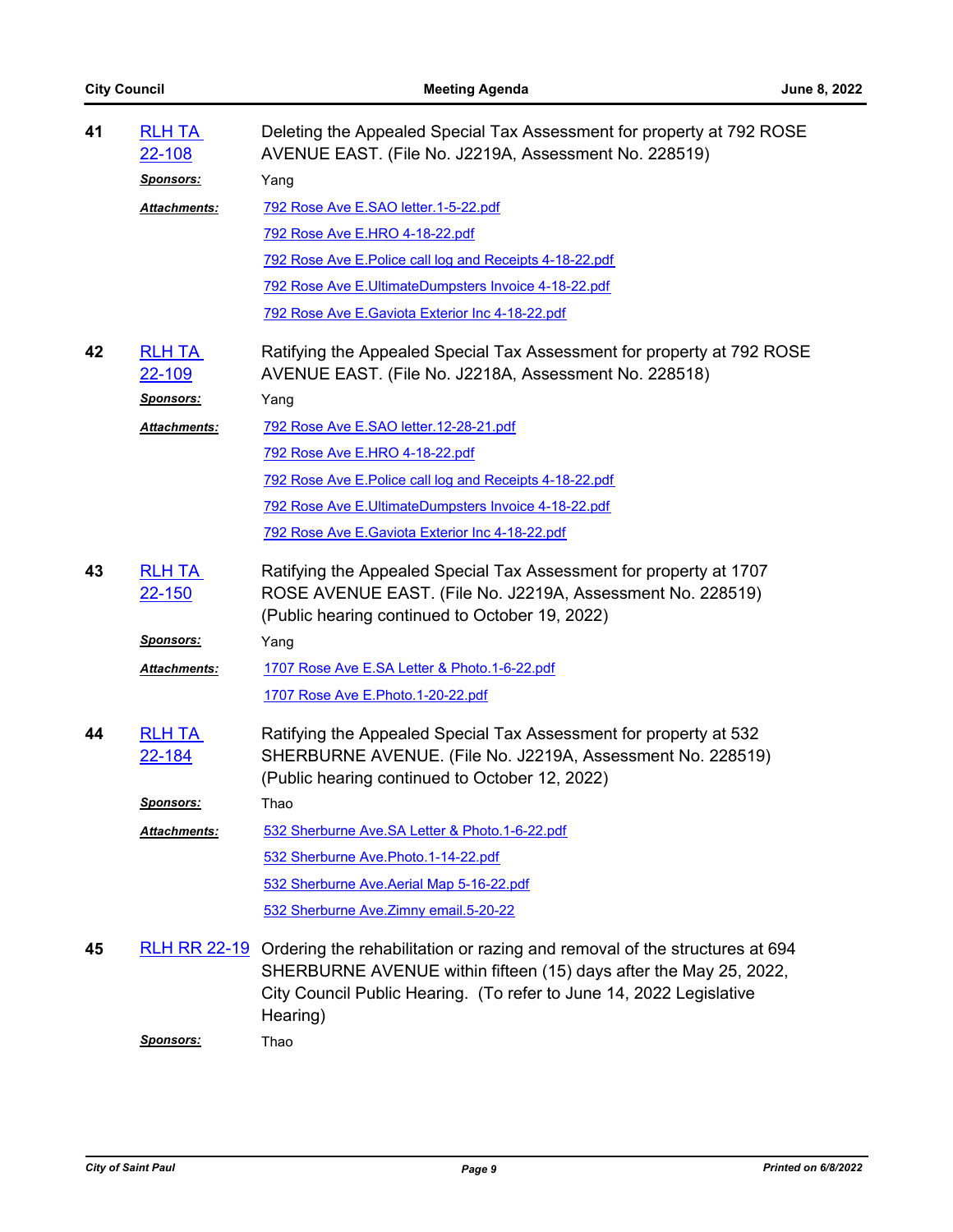[694 Sherburne Ave.OTA 10-18-21](http://StPaul.legistar.com/gateway.aspx?M=F&ID=9c0b65ce-27d9-479a-a545-a0e692783bab.pdf) *Attachments:*

- [694 Sherburne Ave.PH 3-25-22](http://StPaul.legistar.com/gateway.aspx?M=F&ID=3b1ea7d1-3d94-4b50-8978-062214301144.pdf) [694 Sherburne Ave.Code Compliance Rep 2-11-22](http://StPaul.legistar.com/gateway.aspx?M=F&ID=630a433b-b110-4f9a-8703-ca3a498ef6f4.pdf) [694 Sherburne Ave.SHPO Form 11-1-21](http://StPaul.legistar.com/gateway.aspx?M=F&ID=95c10d05-8445-4850-8077-ef0b64bf28de.pdf) [694 Sherburne Ave.Photos 10-14-21](http://StPaul.legistar.com/gateway.aspx?M=F&ID=e2b82c8d-f4d9-410f-921f-445db83aacb1.pdf) [694 Sherburne Ave.Photos.8-6-12](http://StPaul.legistar.com/gateway.aspx?M=F&ID=6082ad01-013b-4dd3-9a7b-6caf1c12a616.doc) [694 Sherburne Ave.Form 4.pdf](http://StPaul.legistar.com/gateway.aspx?M=F&ID=4c91856b-3164-473d-a576-f2c6311256ee.pdf) [694 Sherburne Ave.LS 4-26-22.pdf](http://StPaul.legistar.com/gateway.aspx?M=F&ID=bb04e399-933d-45b5-84f3-a300ff405212.pdf) [694 Sherburne Ave.Lee R-R Ltr.4-29-22](http://StPaul.legistar.com/gateway.aspx?M=F&ID=e7d1ce69-d041-41c4-ba18-152f47c58452.pdf) [694 Sherburne Ave.Lee Rev R-R Ltr.4-29-22](http://StPaul.legistar.com/gateway.aspx?M=F&ID=6245d0cb-014b-4135-bdab-0ce85352a4ea.pdf) [694 sherburne petition 5-11-22](http://StPaul.legistar.com/gateway.aspx?M=F&ID=066ca7db-378f-467f-b83e-fcd3e731c52b.pdf) [694 Sherburne Ave.Lee R-R Ltr.5-13-22](http://StPaul.legistar.com/gateway.aspx?M=F&ID=f0fda42d-c0f7-4d5c-88c6-ff85256e8516.pdf) [694 Sherburne Ave.Lee R-R Ltr.5-27-22](http://StPaul.legistar.com/gateway.aspx?M=F&ID=0873fe5e-9cbb-4aa0-b7a2-7e1fdfa49eb9.pdf)
- 46 [RLH RR 22-24](http://stpaul.legistar.com/gateway.aspx?m=l&id=/matter.aspx?key=41599) Ordering the rehabilitation or razing and removal of the structures at 1457 THIRD STREET EAST within fifteen (15) days after the June 8, 2022, City Council Public Hearing. (To refer to June 14, 2022 Legislative Hearing)

| <b>Sponsors:</b>    | Prince                                                               |
|---------------------|----------------------------------------------------------------------|
| <b>Attachments:</b> | 1457 3rd St E.OTA 11-16-21                                           |
|                     | 1457 3rd St E.PH 4-8-22                                              |
|                     | 1457 3rd St E. Expired Code Compliance 9-16-19                       |
|                     | 1457 3rd St E.SHPO From 12-2-21                                      |
|                     | 1457 3rd St E. Photos 10-1-14                                        |
|                     | 1457 3rd St E. Photos 11-4-21                                        |
|                     | 1457 3rd St E. Photos 4-11-22                                        |
|                     | 1457 3rd St E.Summary                                                |
|                     | 1457 3rd St E.LS 5-10-22.pdf                                         |
|                     | 1457 3rd St E. Wilmington Savings R-R Ltr. 5-13-22                   |
|                     | 5-10-22.1457 3rd St E.Summary                                        |
|                     | 1457 3rd St E.LS 5-10-22.pdf                                         |
|                     | 1457 3rd St E.legal ownership info.5-24-22                           |
|                     | 1457 Third St. E.Berger R-R Ltr.5-27-22                              |
|                     | <b>RLH AR 22-42</b> Ratifying the assessments for Sewer Repair in Ri |

ght of Way during November 2021 at 647 THOMAS AVE. (File No. J2221A, Assessment No. 228522) **47** [RLH AR 22-42](http://stpaul.legistar.com/gateway.aspx?m=l&id=/matter.aspx?key=41473)

*Sponsors:* Brendmoen

*Attachments:* [Notice Assessment Roll J2221A.228522](http://StPaul.legistar.com/gateway.aspx?M=F&ID=fc8f9f37-dcc4-4a0a-973d-1cbdc96d7574.pdf)

Ratifying the assessments for Property Clean Up services during January 13 to 14, 2022. (File No. J2218A, Assessment No. 228518) **48** [RLH AR 22-39](http://stpaul.legistar.com/gateway.aspx?m=l&id=/matter.aspx?key=41469)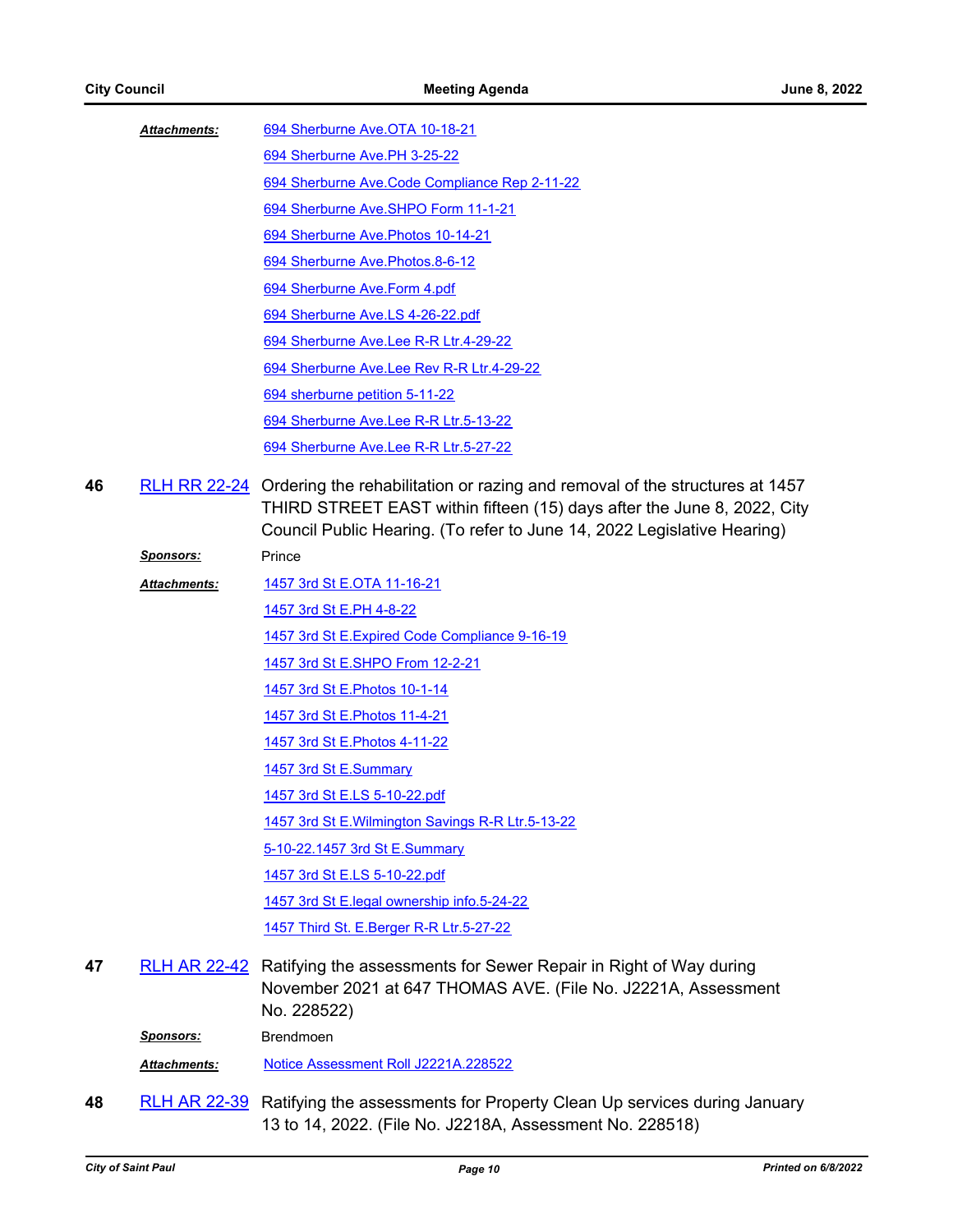|    | <b>Sponsors:</b>    | <b>Brendmoen</b>                                                                                                                                         |
|----|---------------------|----------------------------------------------------------------------------------------------------------------------------------------------------------|
|    | <b>Attachments:</b> | Notice Assessment Roll J2218A.228518                                                                                                                     |
| 49 | <b>RLH AR 22-40</b> | Ratifying the assessments for Property Clean Up services during January<br>11 to 31, 2022. (File No. J2219A, Assessment No. 228519)                      |
|    | <b>Sponsors:</b>    | <b>Brendmoen</b>                                                                                                                                         |
|    | <b>Attachments:</b> | Notice Assessment Roll J2219A.228519                                                                                                                     |
| 50 | <b>RLH AR 22-41</b> | Ratifying the assessments for Equipment and Labor for Clean Up services<br>during November to December 2021. (File No. J2220A, Assessment No.<br>228521) |
|    | <b>Sponsors:</b>    | <b>Brendmoen</b>                                                                                                                                         |
|    | <b>Attachments:</b> | Notice Assessment Roll J2220A.228521                                                                                                                     |

# **ADJOURNMENT**